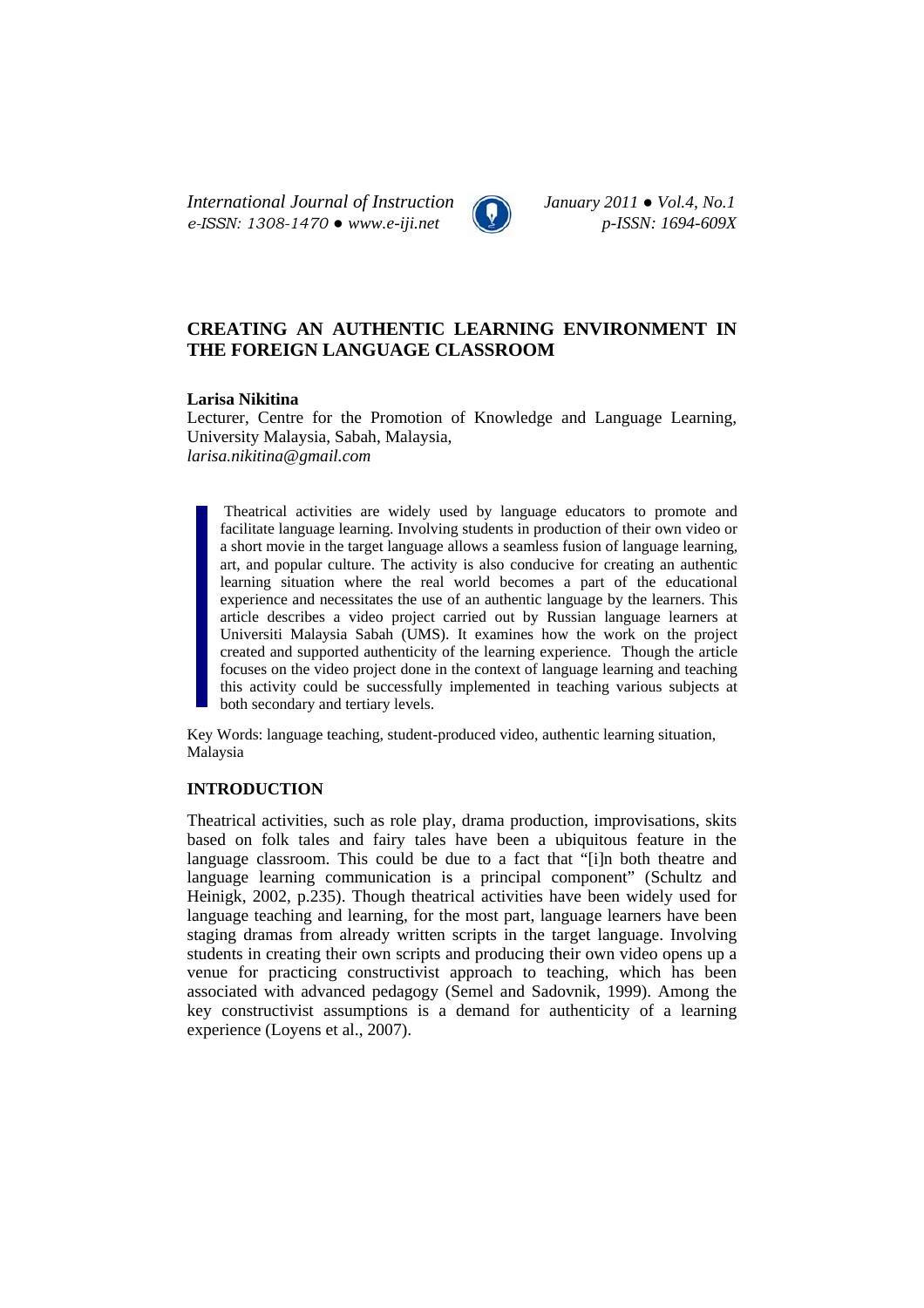In the context of foreign language pedagogy, the need for authenticity is well recognized. The dominant approach to language teaching – the communicative method -- demands that the use of 'real life' language is promoted in the classroom. In order for the real world language to emerge there is a need to create authentic learning situations. As Sildus (2006) observes, "[R]eal life language always happens in a context, and it would be logical to design classroom activities to resemble real language use" (p.55). The current paper describes one such activity, which is a video project carried out by learners of the Russian language at University Malaysia Sabah (UMS). The objectives of this study are:

- (1) to examine how the video project helped create and support authenticity of the learning experience;
- (2) to explore how the video project helped promote the use of a real world language by the students.

### **Literature Review**

# *Benefits of Using Theatrical Activities in Language Learning and Teaching*

Various theatrical activities can be employed in the language classroom ranging from a simple situational role play to a full scale theatre production (Dodson, 2000). These activities can help obtaining "multiple yet distinctive learning objectives" in language teaching and learning (Schultz and Heinigk, 2002, p.235). The benefits of using drama in language teaching and learning are numerous. It has been observed that involving language learners in drama production stimulates development of the analytical skills and creativity (Schultz and Heinigk, 2002), it promotes the students' ownership of their learning (Moody, 2002), and introduces in the language classroom "countless different dimensions that they [the students] wouldn't otherwise be likely to be exposed to in the same hands-on context" (Lys et al., 2002, p. 223). Among these numerous "different dimensions" is that drama production can be a means of creating and maintaining an authentic learning environment.

The latest developments in digital technologies have widened a spectrum of theatrical activities that could be carried out in the language classroom. Involving students in producing their own digital video is a viable option to stimulate authentic communication in the target language (Gareis, 2000), to enhance the vocabulary retention (Sildus, 2006), to induce a more complex thinking in the target language (Carney and Foss, 2008), and to promote the development of various types of literacies (Meeks and Ilyasova, 2003).

*Authentic Ecology of a Video Project*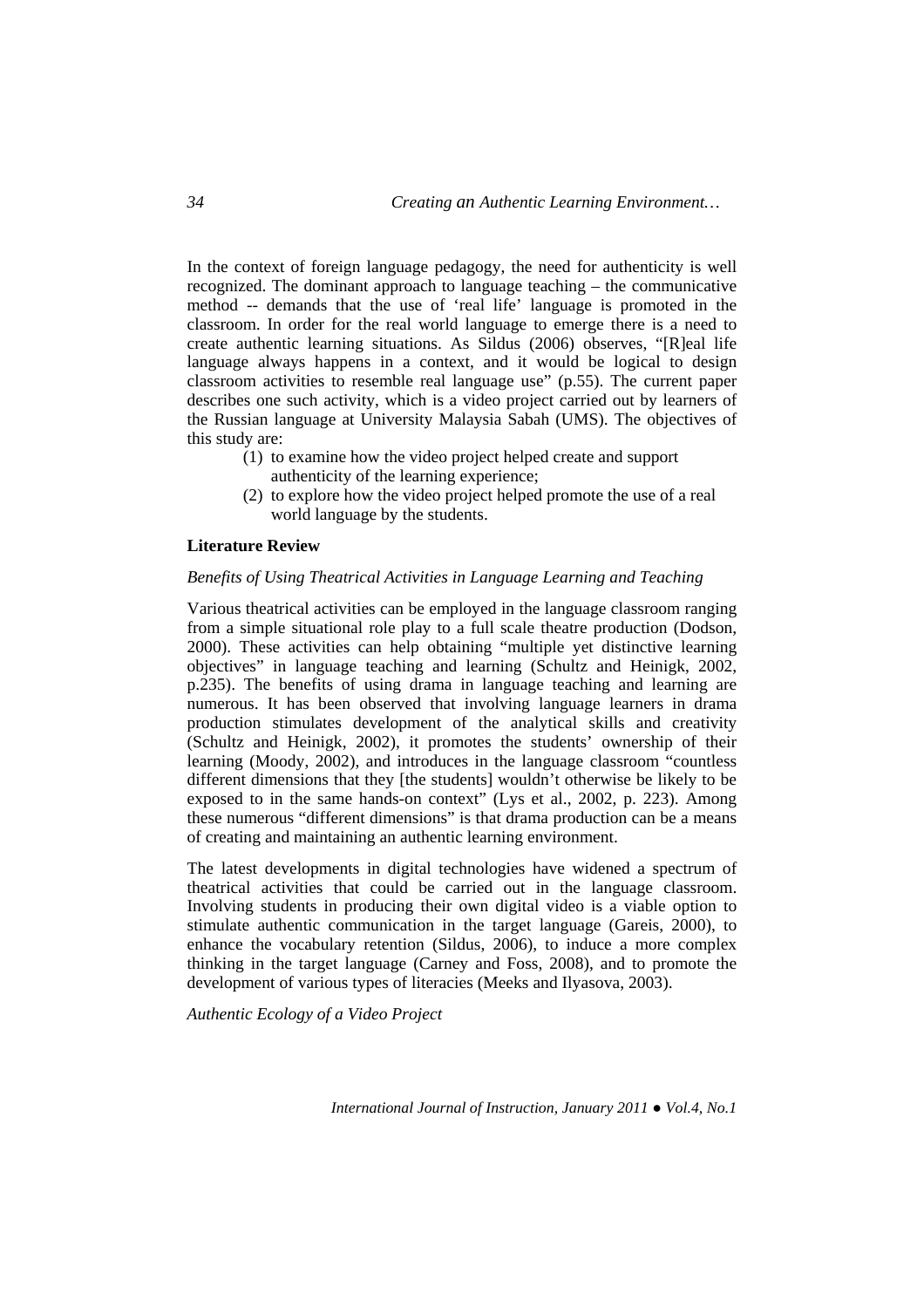Theatre and art are inalienable parts of human existence. We live in a "dramatized society" where "drama surrounds us, through the pervasive televised and cinematic performances that we view on our screens … to the roles in society that we assume on the streets" (Hornbrook, 1998; Moody, 2002, p. 140). A fusion of video making and language teaching and learning has a potential to establish a link between the university auditorium and the world outside of the classroom. Through producing and filming their own video the students become able to amalgamate a rich reality beyond the campus into their educational experiences. Herrington, Oliver, and Reeves (2003) have distinguished ten elements that point to authenticity of a learning situation. They are: (1) real world relevance, (2) ill-defined nature of the learning task, (3) incorporation into the activity of several complex tasks that require a sustained period of time to be fulfilled, (4) opportunity for the students to explore the task from different perspectives, (5) opportunity to collaborate, (6) opportunity to reflect, (7) activities can be integrated across different subjects, (8) assessment is seamlessly integrated with the task, (9) outcome of the activity is a polished product, and (10) diversity of outcomes is possible.

How can a video project promote an authentic learning situation? Evidently, creating and filming a drama or a short movie in the target language is an 'illdefined' and complex task which takes a certain period of time to complete; the outcome of the activity is a 'polished product'. Through the creative process ample opportunities arise for the students to collaborate on the task, to reflect on their learning, and to explore the task from different perspectives. The learners have to deal with multiple responsibilities, such as writing the script, preparing physical props, acting, choosing suitable locations to shoot the video, etc., which also promotes the learners' ownership of their learning.

It is not mandatory that a learning experience has each and every of the abovementioned features to qualify as authentic. Moreover, Petraglia (1998) argues that authenticity can not be designed in advance and the requirements for authenticity cannot be singled out and listed. However, in a rich and meaningful learning environment where the students work on a project that has real world relevance many of these elements would transpire in the course of the project implementation. As Barab, Squire, and Dueber (2000) point out, "authenticity is not an objective feature of any one component in isolation" as it comes into existence through a constant dynamic interaction between the learners, the task and the environment and "manifests itself in the flow" (p.38). To add to a rich potential of a video project, the students get a chance "to interpret their world" (Moody, 2002, p. 140), to define themselves as human beings and to make sense of their experiences (Hornbrook, 1998).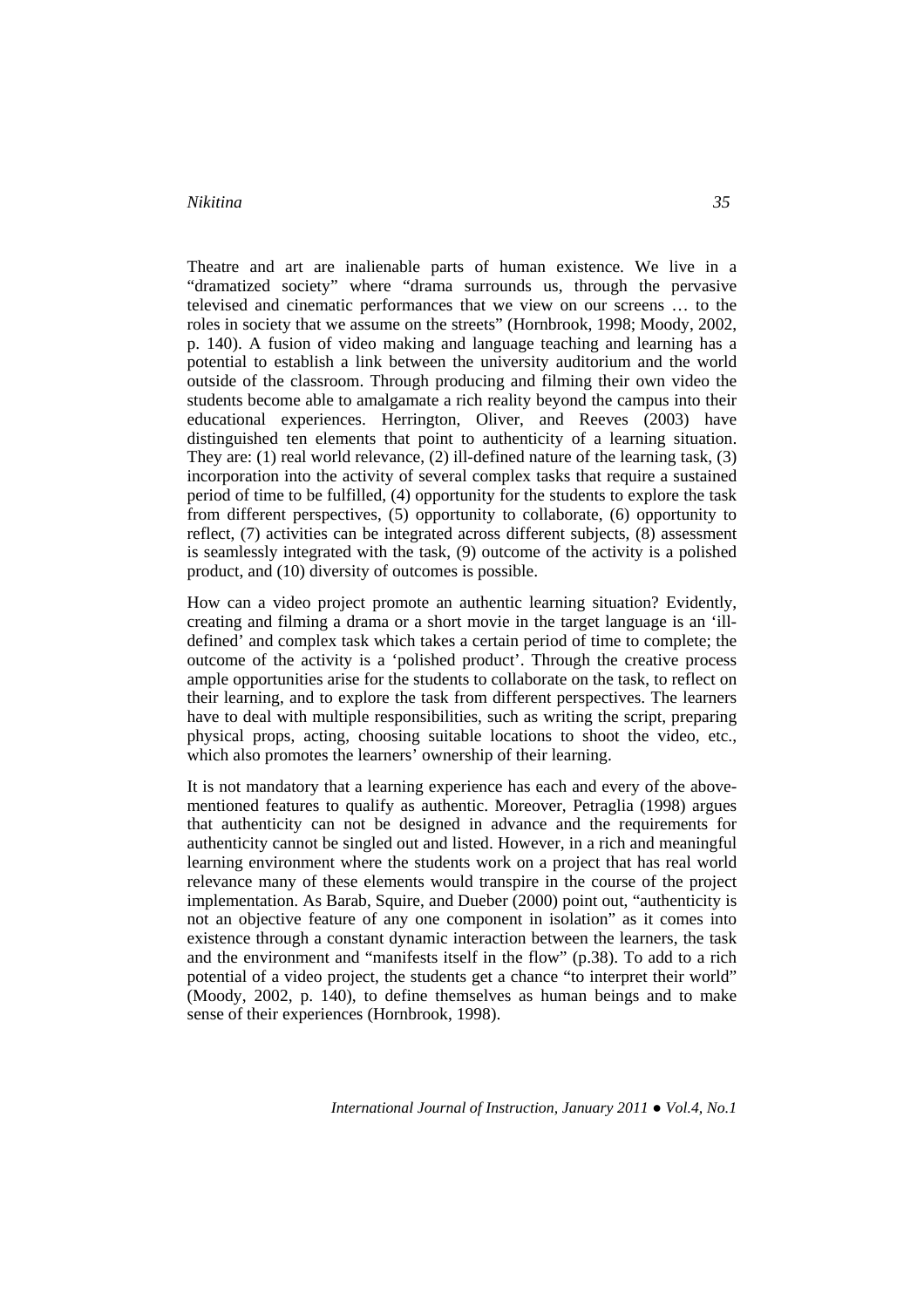# **METHOD**

#### **Background and Participants**

Universiti Malaysia Sabah (UMS) is a big public university located in Kota Kinabalu, the capital of Sabah state in Malaysia. Study of a foreign language, such as Arabic, French, Japanese, Russian, and Spanish is compulsory for the students who are proficient in the English language and had obtained Bands 4, 5, and 6 of the Malaysian University English Test (MUET) prior to the admission to the university.

The video project was carried out with a class of 37 Russian language learners. The students had been learning Russian for four semesters and had acquired a sufficient knowledge of the language to be able to create their own scenarios and write the video scripts. All participants in this project were below 26 years of age. There were both male and female students in the class. They represented various ethnic groups living in Malaysia, such as Malay, Chinese, Indian, Bidayuh, Kadazan-Dusun, and Iban. The majority of the students were majoring in science and engineering subjects.

#### **Data Collection and Analysis**

The data for this study included the artifacts (i.e., the student-produced videos and work-in- progress reports), the researcher's own observations of the students' team work, discussions and consultations with the students at various stages of the project implementation. The study employed interpretive research paradigm as described by Cohen, Manion, and Morrison (2007).

# **THE PROJECT**

#### **Implementation of the Video Project**

The students worked on their videos in small groups of 4-6 persons; total 8 videos were produced. The work on the project lasted for 12 weeks. The video presentations were done in the class during the last two weeks of the semester (i.e., weeks 13 and 14). The students were informed how their videos would be evaluated and were given an evaluation scale in the beginning of the project implementation. The scale included marks for language use, content, creativity, and team work. Each group was required to prepare a work-in-progress report that must be submitted to the lecturer upon the completion of the project. In the reports, the students were asked provide information about various stages of the project implementation (e.g., the dates they met for discussions, how they separated the tasks, how they shared the responsibilities, etc.). Also, they were required to list the problems they had encountered -- and how they had solved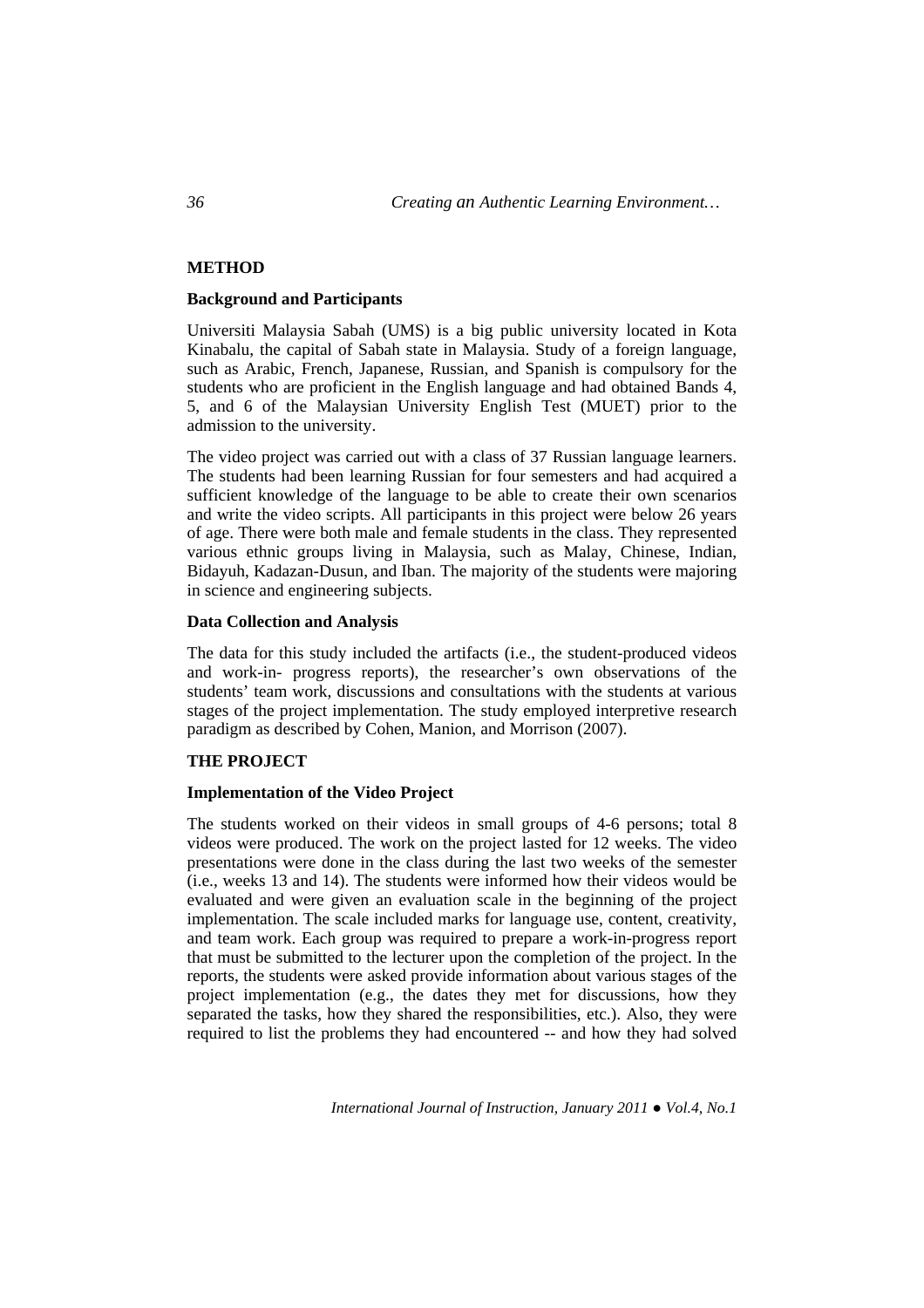these problems-- and to note down anything related to the project they considered important or worth mentioning. These reports allowed the instructor to have additional insights into the team effort.

To ensure solid learning outcomes the instructor advised the learners that (1) the video must be in the target language and understandable to their audience, (2) it must include topics and vocabulary from the course syllabi from Level 1 to Level 4, (3) the video must contain role-play, and (4) all the group members must appear and speak in the video. For the rest of the project, the students were given a complete freedom to make their own decisions. Thus, they formed their own groups, determined the format of their video and its genre, developed the storyline, etc. The students were encouraged to be brave, creative, and bold. They could seek advice from the instructor at any stage of the video production.

# **STUDENT-PRODUCED VIDEOS**

#### **Synopses of the Videos**

The titles of the videos produced by the students are: "Vkusno!" ("It's Tasty!"), "Travel and Living: Kundasang", "Old Friends", "My First Day at the University", "Da-Da, Nyet-Nyet" ("Yes-Yes, No-No"), "Show Time", "Kidnapping", and "Vlad". The videos represent various genres. For example, "Vkusno!" is a TV cooking show where two teams of students prepare several dishes. A judge in the 'show' evaluates the results of the teams' effort and gives comments about the dishes. Another video, "Travel and Living: Kundasang" is a documentary-cum-talk-show video. It introduces to the viewers a popular tourist spot in Sabah which is called Kundasang.

The video "Old Friends" is a drama. In the students' own words, it is "about old friends coming together after many years apart and recalling the happy times they had together, only to realize times have changed and they could never regain what they had experienced". In the video, the students act themselves in the year 2030, when they visit Sabah and come to the university campus. Other videos that reflect the learners' reality of being university students are "My First Day at the University", "Da-Da, Nyet-Nyet", "Show Time", and "Kidnapping". As the title of the video "My First Day at the University" indicates, it is a story about a student's very first encounter with life in the campus. The main hero arrives at the Kota Kinabalu airport, takes taxi to the university, finds his hostel, meets his roommate, and makes new friends. Another video, "Da-Da, Nyet-Nyet" is a humorous reminder of what a student should and should not do. The video first shows some examples of undesirable actions by a student, such as oversleeping, being late for classes, chatting with the classmates instead of listening to the lecturer, daydreaming in the class instead of concentrating on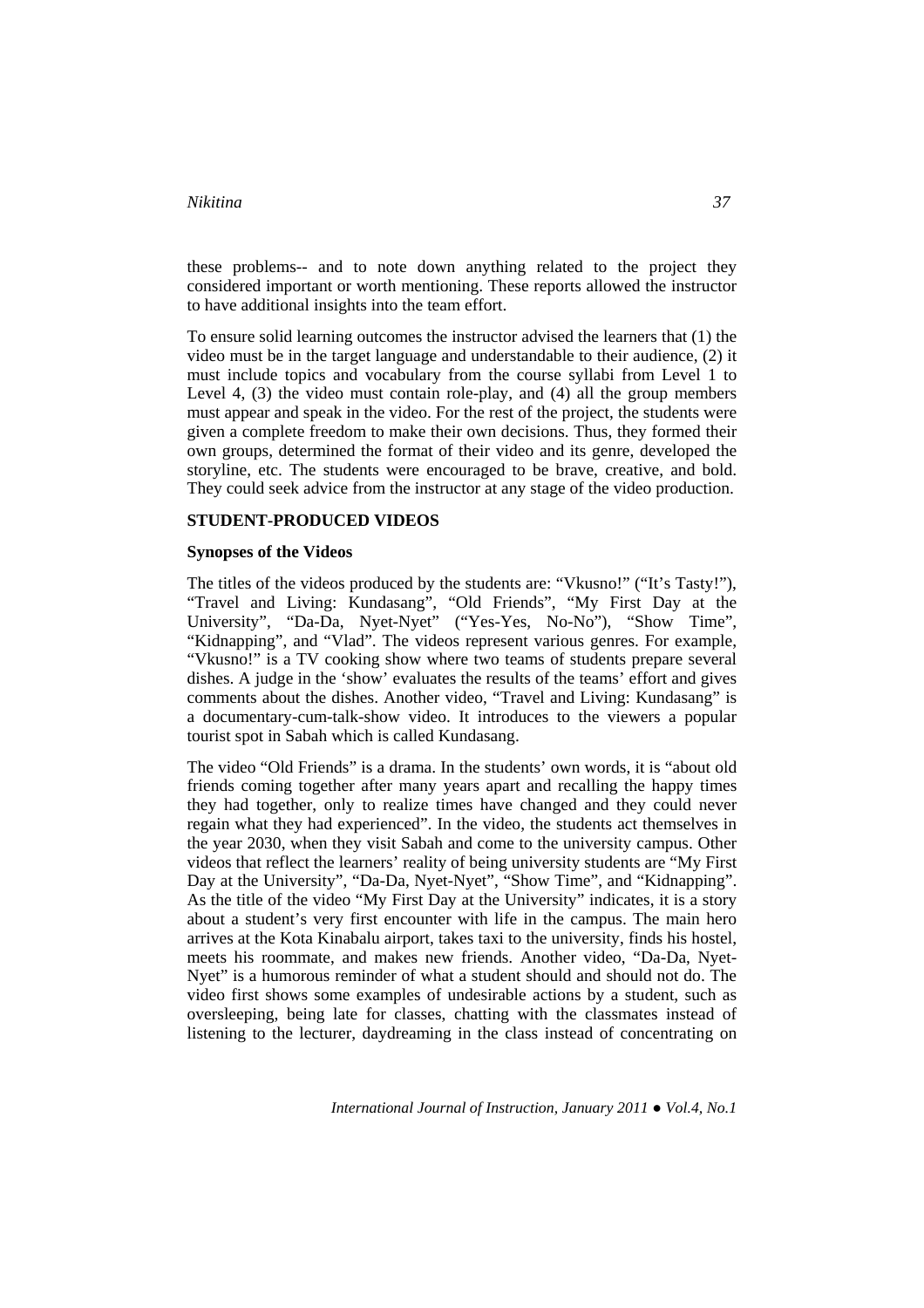the task, etc. In the scenes that follow, these wrong actions are corrected and a proper behaviour is demonstrated.

The video "Show Time" is about a group of university students whose dream is to become rock stars. They form a rock band, practice a lot, join a rock group contest, win it, and eventually realize their dream. Their path to success is not problem-free as they encounter several failures and disappointments. The video "Kidnapping" tells a tale of a university student who is unhappy to stay in the dormitory. She wants to rent a room in town but the money allowance that her rich but stingy sister gives her is too small. One day, the heroine and her friend devise a plan to carry out a mock kidnapping. Unfortunately, the plan goes awry and the heroine is killed by her kidnapper. The elder sister is left to live a life filled with regrets and remorse. Finally, the video "Vlad" is a fairy tale about a young man who wants to marry a girl he loves. She gives him a difficult task to fulfill before she would agree to become his wife. The task sets the hero on a long journey.

# **How the Student Video Can Promote Authenticity of the Learning Situation**

First of all, as the synopses attest, the videos have real life relevance because they reflect or incorporate some parts of the learners' experiences as UMS students. Even the videos do not explicitly describe a 'student's life' were filmed in the campus or on the locations familiar to everyone in the class. The authenticity of the cooking show "Vkusno!" and the documentary "Travel and Living: Kundasang" is supported by a fact that the genres are rooted in the modern life reality of living in a media rich environment. Secondly, while developing the storylines and planning the production of the videos the students had an ample opportunity to reflect not only on the material they had learned during the language program but also to consider how to produce a 'polished' end product, which Herrington et al. (2003) identified as an ultimate outcome of an authentic learning experience. Further, the students needed to approach the task from various perspectives. They had to attend not only to the artistic aspect of the video making but also be efficient managers of their resources and time. As one team wrote in their report, they had to scale down the original plan for the video which included traveling to other parts of Malaysia because they realized that they would need considerable financial resources as well as an ample time at their disposal to accomplish this ambitious project.

A fact that the students presented their videos in the classroom and shared the outcome of their learning with the classmates enhanced the authenticity of the learning experience as pointed out by Jonassen (2000). The audience was enthusiastic and supportive; it often rewarded the 'film makers' by a loud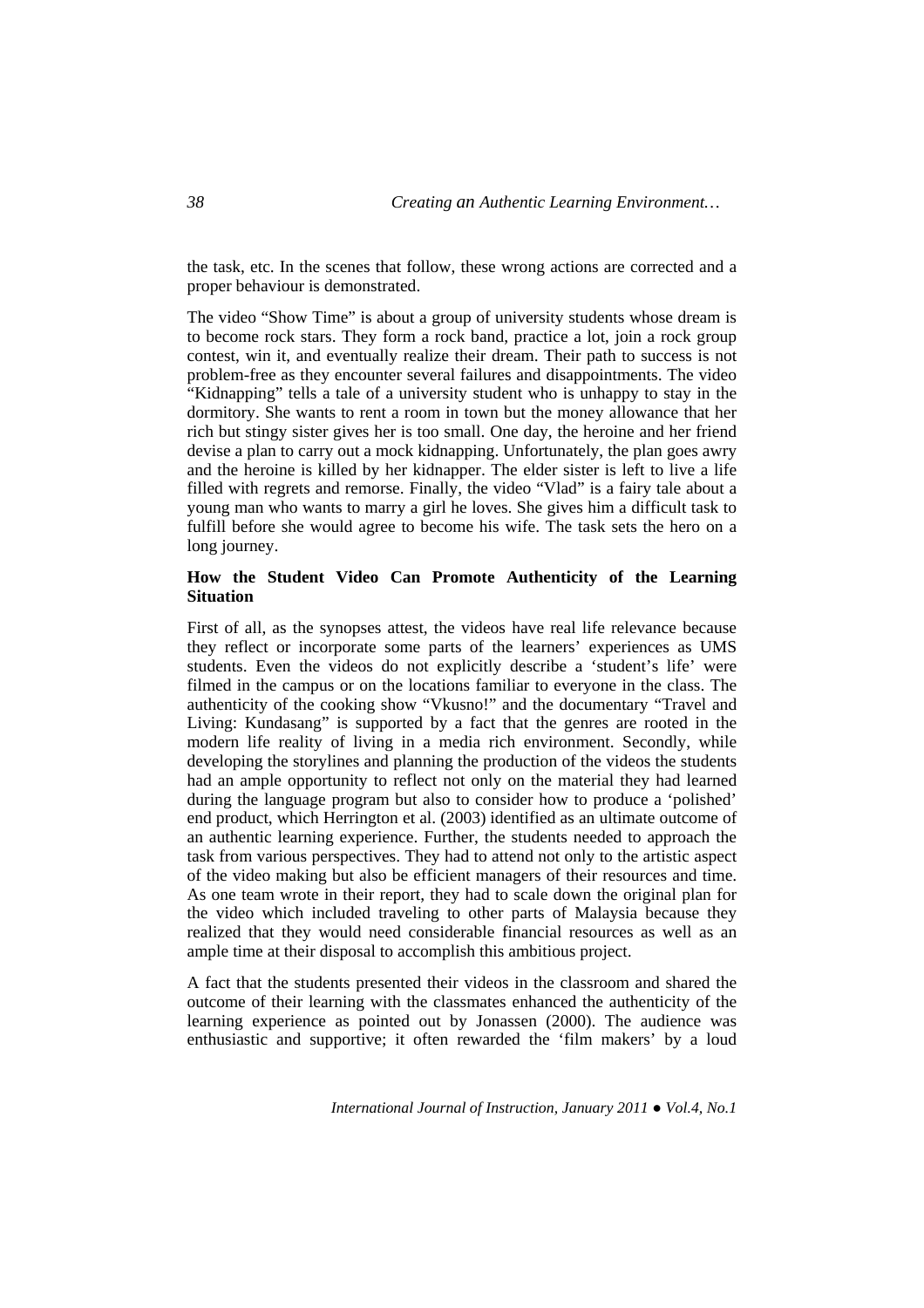applause in the end of the video presentation. Table 1 lists and elaborates on the other features of the authenticity of the learning experience.

Table 1. Elements of an Authentic Learning Situation in the Video Project *Elements of authentic Explanation Elaboration* 

| <i>learning situation</i>                                   |                                                                                                                                |                                                                                                                                                                                                                                                                                                                                                      |
|-------------------------------------------------------------|--------------------------------------------------------------------------------------------------------------------------------|------------------------------------------------------------------------------------------------------------------------------------------------------------------------------------------------------------------------------------------------------------------------------------------------------------------------------------------------------|
| The task is ill-defined                                     | There were no pre-<br>designed<br>teaching<br>aids or materials to<br>guide the work on<br>the project.                        | The students had to separate the project into<br>several stages; they needed to plan each stage<br>of the project implementation. The teams<br>encountered various unexpected problems<br>while shooting the video (eg., technical<br>problems, software incompatibility, etc).                                                                      |
| Several complex tasks<br>are incorporated in one<br>project | The students had to<br>attend<br>the<br>to<br>linguistic,<br>artistic.<br>technical<br>and<br>aspects of the video<br>project. | The students developed their video scripts<br>and wrote the conversations in Russian. They<br>memorized the lines before acting in front of<br>the camera. To shoot the video, they needed<br>to manage the time, prepare the equipment<br>physical<br>props,<br>identify<br>suitable<br>and<br>locations, etc.                                      |
| Opportunity to<br>collaborate                               | The students had to<br>share<br>the<br>responsibilities and<br>tasks<br>between<br>themselves equally.                         | Every team member contributed to<br>the<br>development of the storyline, writing the<br>conversations, filming and editing of the<br>video, writing the report. This promoted team<br>work and collaboration between the group<br>members.                                                                                                           |
| Assessment is integrated<br>within the task                 | Various<br>aspects<br>were evaluated.                                                                                          | The evaluation scheme was given to the<br>students before the project began.<br>The<br>scheme included marks for an appropriate<br>language use, video content, team work, and<br>creativity.                                                                                                                                                        |
| Diversity of<br>learning<br>outcomes is possible.           | Linguistic and non-<br>linguistic<br>learning<br>outcomes<br>were<br>achieved.                                                 | As the students reported, they had not only<br>polished the language skills but also learned<br>to work as a group, to communicate, to<br>persevere in their task, to manage their time,<br>to be responsible. Some students said they<br>gained knowledge that they could use in the<br>future, such as working with the video editing<br>software. |

# **Language Use**

The filming of the video can begin only after the scripts are ready and wellrehearsed. In a sense, the video production could be described as placing of the "visual icing on the textual cake" (Goldfarb, 2002, p. 20). This notion is especially relevant for a video project carried out in the context of language learning and teaching. While working on the video scripts the students needed to decide what message they wanted to send to their audience and how to send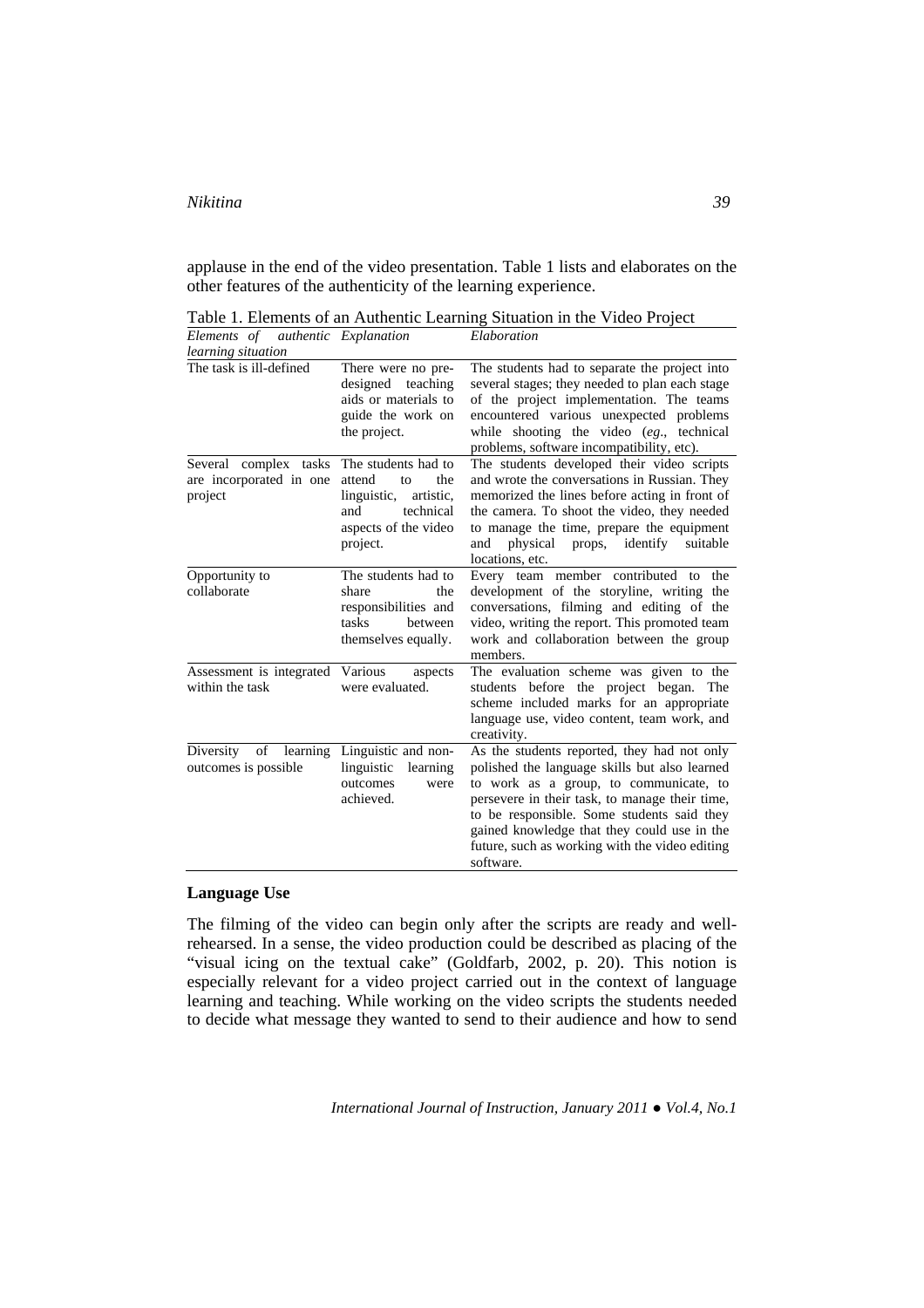this message effectively. The decisions taken by the students were reflected in the contents of the video and the language they employed.

The learners' ability to convey the intended message to the viewers through linguistic means was a very important aspect of the video project. Sending a message successfully means that the recipients are able to understand the message. In order to achieve this, appropriate language must be employed. The instructor set two conditions regarding language use, namely, (1) the students must include in their video the topics they had learned during the language program, and (2) the narratives and conversations in the video must be understandable to the audience. As language educators know, the students often feel constrained in expressing themselves in the target language as eloquently as they could do in their mother tongue. Due to a limited knowledge of the target language the learners may be tempted to use a direct word-by-word translation from their mother tongue or they may want employ electronic translation devices or the translation software available on the Internet. These 'solutions' to the problem would not only result in an inferior linguistic output by the learners but also negate the aim of the project to develop the students language skills.

The quality of language production as demonstrated by an appropriate use of the vocabulary and the grammar structures, mood registers, socio-cultural responses, etc. was assigned the highest number of marks in the evaluation scheme, which helped achieving the desired linguistic outcome. However, the students needed to exercise a good judgment as to how to support the complex narratives in the videos with their somewhat limited linguistic means. This limitation dictated the choice of themes in the videos. The students often included the following topics from the course syllabi into their storylines: introducing themselves, meeting friends, traveling, staying in a hotel or hostel, asking and giving directions, telling the time, eating out, commenting on the weather, shopping, and going to the movies. These topics are closely connected to the students' life and experiences. Therefore, the situations depicted in the video necessitated the use of the real world language. To get a better understanding of how the students employed the knowledge of the Russian language in their videos, let us have a closer look at the opening and closing scenes of the video "My First Day at the University".

The video lasts 10 minutes 19 seconds, and consists of 6 scenes. In the first scene, the main character, ST, arrives at Kota Kinabalu airport.<sup>1</sup> He introduces himself and makes several comments about his surroundings. An English translation of the opening passage could be

*Hello! My name is ST. I have just arrived in Kota Kinabalu from Penang where I was born and grew up. This is my first visit to this city. I am at*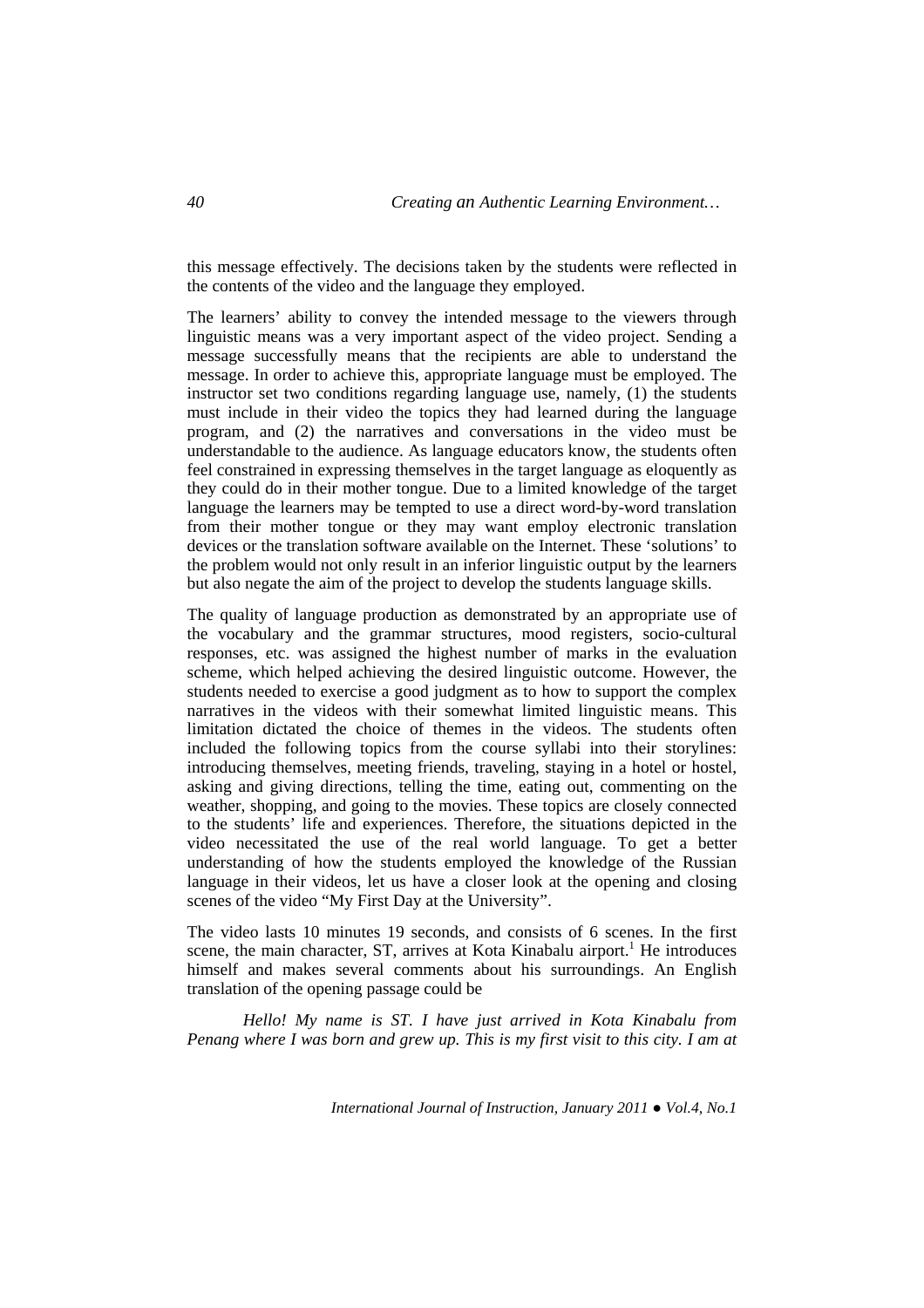*the airport. It is 2.30 pm and the weather is rather good today. Here is my suitcase. I have brought T-shirts, jeans, sport shoes, shirts, socks, and many books. Now I will take taxi to the campus.* 

In this short passage, the students incorporated several topics from the course syllabi. Among them self-introduction, giving biographical details, telling the time, and commenting on the weather. Further, the main hero informed the viewers about his possessions (the contents of his suitcase), stated his destination, and the means of transportation.

The second scene in the video brings us to the campus where ST asks for directions to his hostel from one of the students. Asking for and giving directions is another topic learned during the language program that the students incorporated into their storyline. In the following scene, ST reaches the hostel, finds his room and meets his new roommate. They talk about facilities in the hostel. In the conversation, they use the vocabulary from the course synopsis, such as furniture items, amenities, etc.

In scene 4, ST receives a call from his friend, WJ, who hails from the same town and who studies at UMS. WJ invites ST to see a movie together. Here, the students employed linguistic structures to make invitations and used appropriate socio-cultural responses to accept, refuse or re-negotiate the invitation. In the next scene, ST and his roommate meet WJ and WJ's friend at the bus stop. The friends reach the movie theatre and contemplate which movie they would like to see while looking at various movie posters. The vocabulary they use is related to movie genres and one's likes and dislikes. They cannot agree because their tastes are different. In the end, one of the characters declares that we will go and see the movie he likes even if the others do not follow him. In the final scene, which takes place in the cinema, the dialogue translated into English develops thus:

*ST: Wow!.. What a big cinema theatre!* 

*M: Yes, this is the newest cinema in town, too.* 

*WJ: Let's go and buy tickets.* 

*ZB: What shall we see? Oh, here is a science fiction movie. I've heard that this movie is very interesting.* 

*WJ: Yes, I heard about this movie too. It seems to be interesting.* 

*ZB: Let's go and buy the tickets.* 

*ST: Oh, no! I don't like science fiction movies. I want to see a musical...*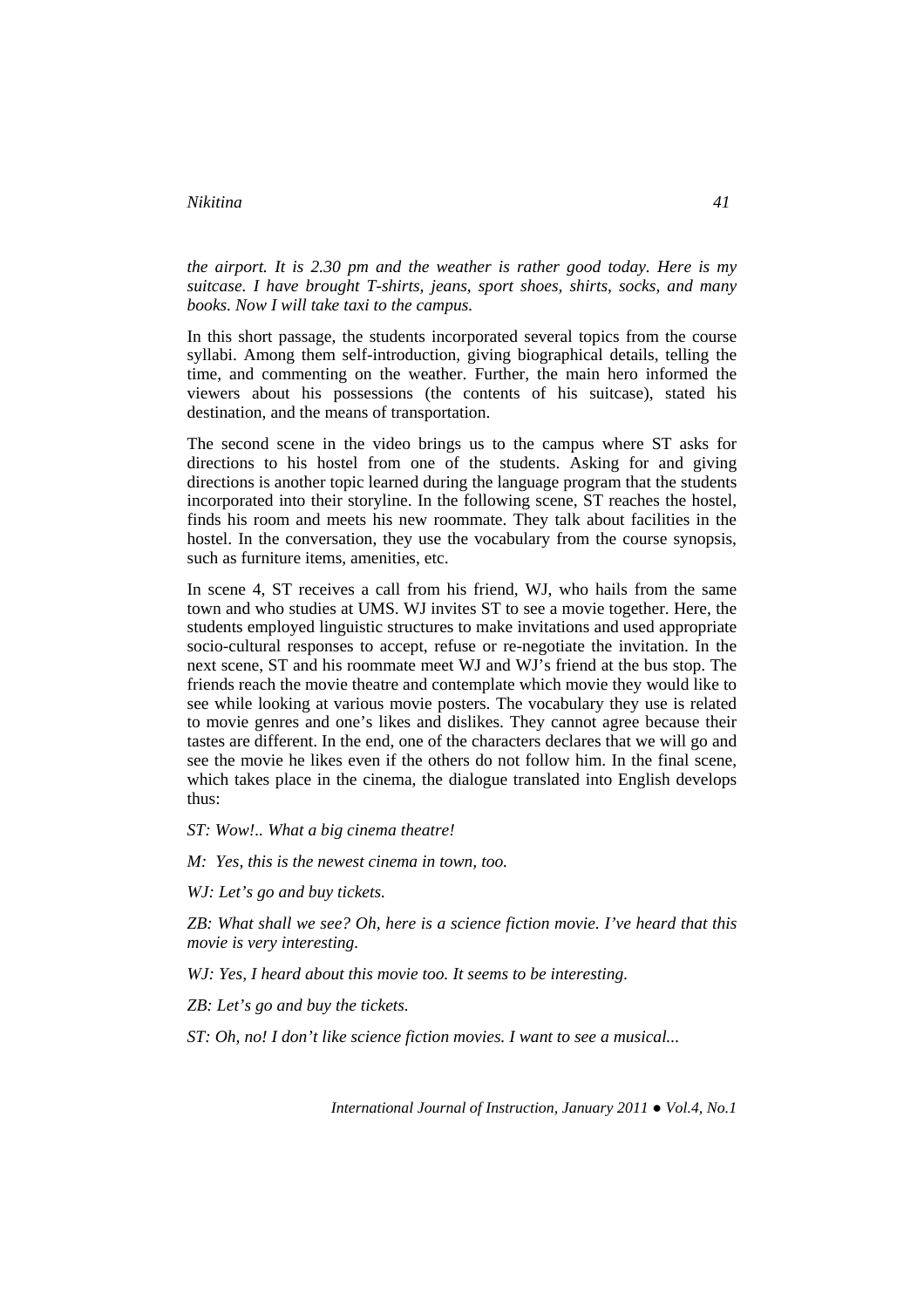### *ZB: But surely this movie is much more interesting than a musical!*

*M: I think, you are wrong. It must be a very boring film.* 

#### *ZB: I don't care what you all say. I want to see this movie!*

Saying this, ZB exits from the camera view and leaves his friends surprised at his outburst. As this brief explanation of the video demonstrates, the students devised real life situations (they even developed a minor argument) and supported it with an authentic language.

# **DISCUSSION AND CONCLUSION**

Developing the learners' ability to use a real world language is a crucial element of any language program. Authenticity of language produced by the students must be promoted through and supported by authenticity of the learning context or situation. Though Petraglia (1998) argued that a learning experience cannot be pre-authenticated, some educators contend that "pre-authentication" is possible and that it involves creating an environment that will eventually lead up to authentic learning (Stansfield and Connolly, 2009, p.47). Engaging language learners in a video project in the target language may offer such an opportunity.

In the real world, people employ rather than practice their language skills (Gardner, 1994). In the video project described in this article, instead of devising 'make believe' situations where the students practice speaking Russian in the classroom, the instructor asked a group of learners to make their own video in the target language. This gave the students an opportunity to create their own learning contexts and devise their own learning situations. In their videos, the students conveyed to their peers something that was relevant to them as a group of people, something that could be shared with their peers and communicated to the teacher. For example, the students were learning about their new university and making new friends ("My First Day in the University"), they explored the environs of the place where they live and study ("Travel and Living: Kundasang"); they joined efforts to realize their dreams ("Showtime"), cooked a meal together ("Vkusno!"), grumbled about their room in the hostel ("Kidnapping") or imagined what they would become in the future ("Old Friends"). A fact that the whole class watched the videos together and anyone could ask questions before or after the presentation enhanced the authenticity of the learning experience, as was observed in several previous research studies (Burn and Reed, 1999; Jonassen, 2000; Kearney and Schuck, 2006).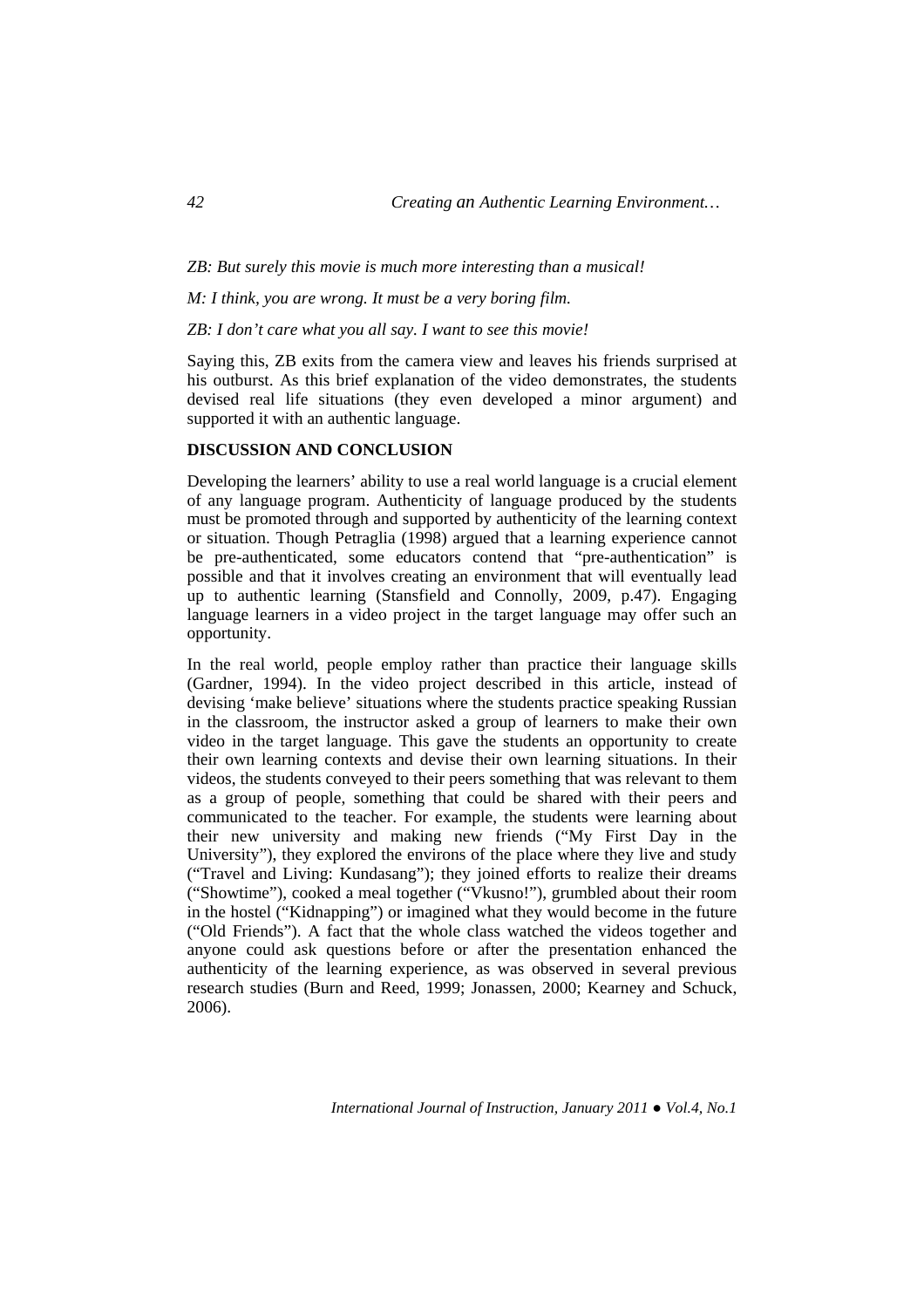To reflect the richness of real life experiences, the students demonstrated a more complex discourse in their videos then they would be able to attain in the classroom performing role play. For example, in the videos the students combined narratives and conversations. Furthermore, they supported the storylines with the images familiar to everyone in the audience, such as the university campus, a canteen, a nearby shopping mall, the airport, etc. They selected music and songs to create a suitable for an episode or a scene emotional atmosphere, and infused elements of humour into the narratives. Creating their own scenarios gave the students opportunities to "think, debate, and act" (Goldfarb, 2002, pp. 73–74) and to "reflect on their learning both individually and socially" (Herrington et al., 2003, 10 Characteristics of Authentic Activities section, para.7). In their videos, the students moralized about what is right and what is wrong ("Da-Da, Nyet-Nyet"), posed serious life questions ("Kidnapping"); they looked at their present reality from a different angle and realized how precious this reality and their friendship were ("Old Friends").

An important finding of this study that could endorse the video making activity as a means to create an authentic learning experience in the foreign language classroom is that the project brought forward a diversity of learning outcomes, both linguistic and non-linguistic. From the linguistic perspective, the students reported that they were learning Russian more actively and effectively compared to the previous semesters. This is because they had more opportunities to use the language when they were writing the script, rehearsed their lines and acted out the scenes. Several students said that they felt more confident to speak Russian and that they got to know "what to say in various situations". There were multiple non-linguistic learning outcomes as well. Among them could be mentioned enhancing one's social aptitude and 'life skills'. For example, some students reported that they had learned how to be a useful, reliable, and efficient team member while others mentioned that they had learned about tolerance, responsibility, perseverance ("how to never give up"), and the importance of time management. One of the unexpected learning outcomes was that the students reported a better knowledge of local culture, food, and the places of interest. Last but not least, many students said that they had fun while working on the project and enjoyed making the video despite a fact that the task was much more challenging and time consuming compared to the written assignments done in the previous semesters.

To conclude, the benefits to be reaped from involving language learners in producing their own video in the target language are numerous and diverse. Among them, as the current paper argued, is an enhanced authenticity of a learning experience that in turn stimulates the use of a real world language by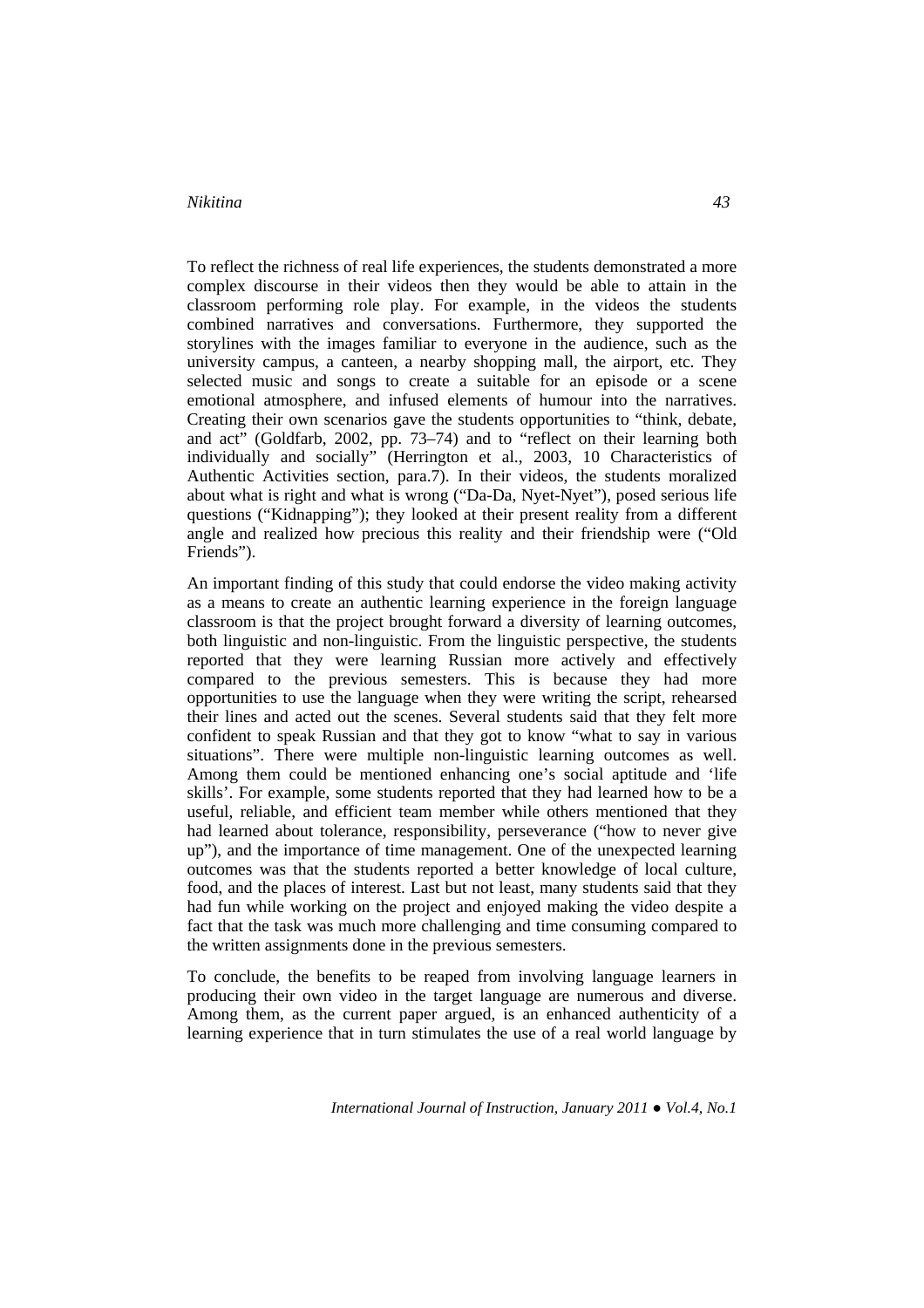the students. Studies on student-produced digital video in the context of foreign language teaching and learning have been done in various educational settings and countries, including Japan (Carney and Foss, 2008), Hong Kong (Gardner, 1994), and Saudi Arabia (Yamak, 2008). However, there is a lack of such studies conducted in Malaysia. It is hoped that an approach to language teaching described in the present article could identify some possible vectors for developing language pedagogy in Malaysia.

#### **Note**

1. The students' full names are not disclosed in order to preserve their privacy.

#### **Acknowledgements**

I would like to thank the students involved in the video project described in this study for being such a pleasure to work with. I am grateful to the two anonymous referees for their helpful comments on an earlier draft of this article.

### **REFERENCES**

Barab, S.A., Squire, K.D., & Dueber, W. (2000). A co-evolutionary model for supporting the emergence of authenticity. *Educational Technology Research and Development, 48*(2), 37-62.

Burn, A., & Reed, K. (1999). Digi-teens: Media literacies and digital technologies in the secondary classroom. *English in Education, 33*, 5-20.

Carney, N., & Foss, P. (2008). Student-produced video: Two approaches. *English Teaching Forum, 46*(2), 20-27. Retrieved February 20, 2008, from http://exchanges.state.gov/englishteaching/forum/archives/docs/08-46-2-b.pdf

Cohen, L., Manion, L., & Morrison, K. (2007). *Research methods in education*  (6th ed.). New York, NY: Routledge.

Dodson, S.L. (2000). FAQs: Learning languages through drama. T*exas Papers in Foreign Language Education, 5*(1), 129-141.

Gardner, D. (1994). Student-produced video documentary: Hong Kong as a self-access Resource. *Hong Kong Papers in Linguistics and Language Teaching, 17,* 45-53.

Gareis, E. (2000). Two thumbs up! A student video production. *English Teaching Forum, 38*(1). Retrieved March 26, 2009, from http://eca.state.gov/forum/vols/vol38/no1/p6.htm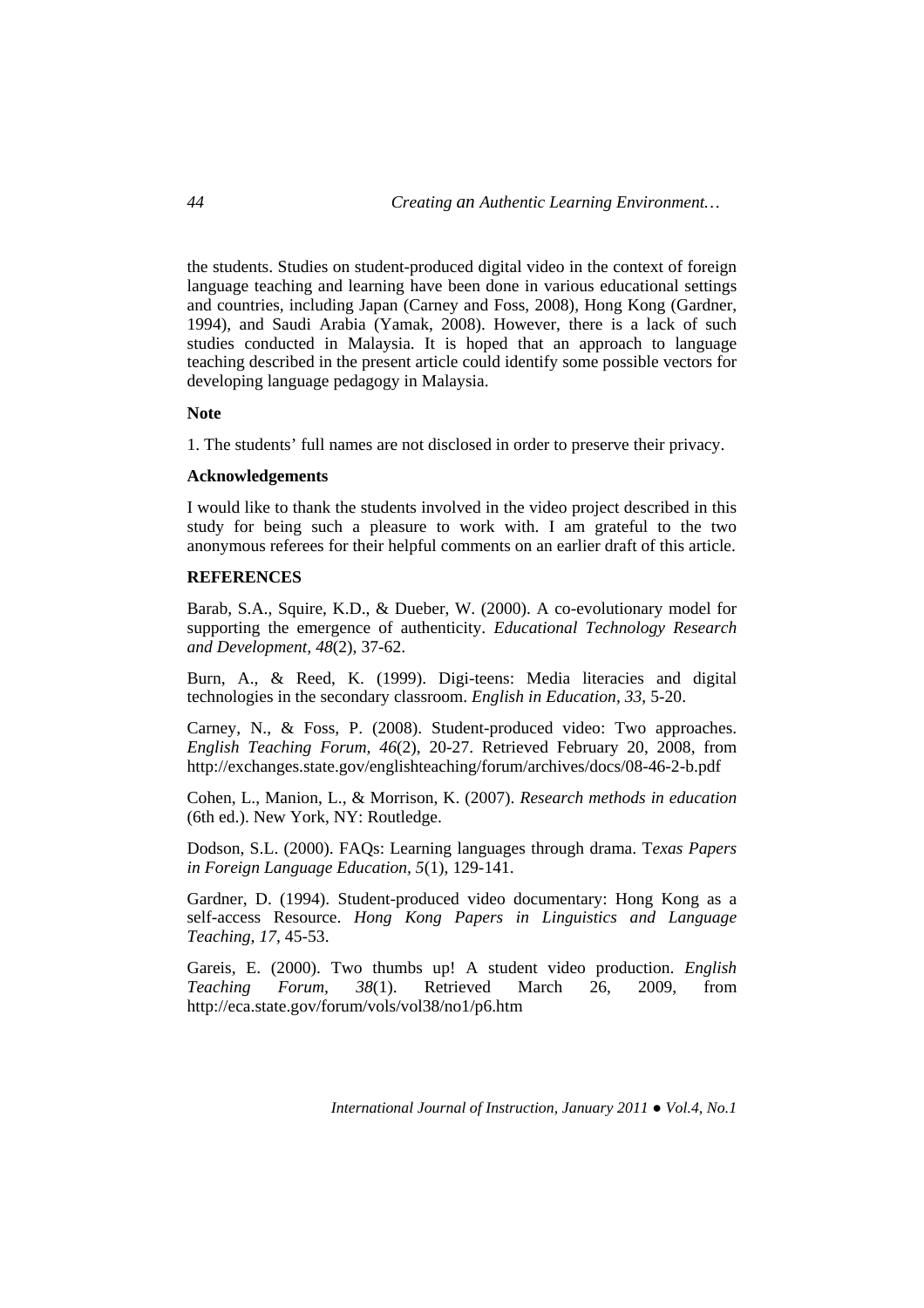Goldfarb, B. (2002). *Visual pedagogy: media cultures in and beyond the classroom.* Durham: Duke University Press.

Herrington, J., Oliver, R., & Reeves, T.C. (2003). Patterns of engagement in authentic online learning environments. *Australian Journal of Educational Technology, 19(*1), 59-71.

Hornbrook, D. (1998). *Education and dramatic art.* New York: Routledge.

Jonassen, D. (2000). *Computer as mindtools for schools: Engaging critical thinking. (2nd edition).* Upper Saddle River, NJ: Merrill.

Kearney, M., & Schuck, S., (2006). Spotlight on authentic learning: Student developed digital video projects. *Australian Journal of Educational Technology, 22*(2), 189- 208.

Loyens, S.M.M., Rikers, R.M.J.P., & Schmidt, H.G. (2007). Students' conceptions of distinct constructivist assumptions. *European Journal of Psychology of Education,22*(2), 179-199.

Lys, F.B., Meuser, D., Paluch, J., & Zeller, I. (2002). Performing Brecht: From theory to practice (pp. 207-232). In G. Bräuer (Ed.), *Body and language: intercultural learning through drama.* Greenwood Publishing Group.

Meeks, M., & Ilyasova, A. (2003). A review of digital video production in postsecondary English classrooms at three universities. *Kairos, 8*(2). Retrieved November 23, 2009, from http://english.ttu.edu/KAIROS/8.2/binder.html? reviews/meeksilyasova/index.htm

Moody, D.J. (2002). Undergoing a process and achieving a product: A contradiction in educational drama? (pp. 135-160). In G. Bräuer (Ed.), *Body and language:intercultural learning through drama.* Greenwood Publishing Group.

Petraglia, J. (1998). *Reality by design: The rhetoric and technology of authenticity in education.* Mahwah, NJ: Lawrence Erlbaum Associates.

Potter, J. (2005). 'This brings back a lot of memories'- A case study in the analysis of digital video production by young learners. *Education, Communication & Information, 5*(1), 5-23.

Schultz, K., & Heinigk, P. (2002). Magic onstage: 'Urfaust' and other great plays for educational pleasure (pp. 233-240). In G. Bräuer (Ed.), *Body and language:intercultural learning through drama.* Greenwood Publishing Group.